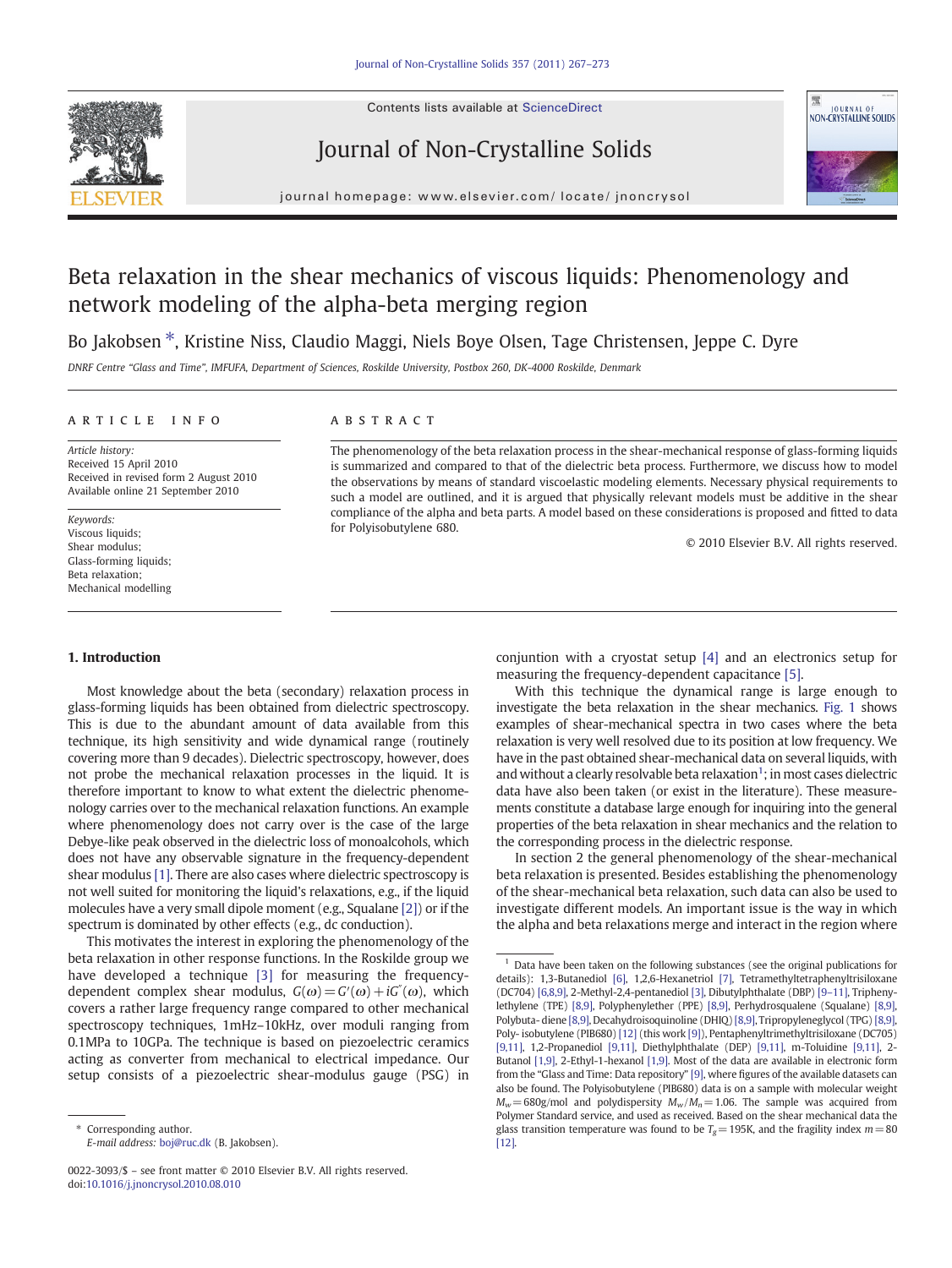<span id="page-1-0"></span>

Fig. 1. Shear-mechanical data on Perhydrosqualene (Squalane) (data originally presented in Ref. [\[8\]](#page-6-0)) and Polyisobutylene (PIB680) (the Polyisobutylene sample has molecular weight  $M_w = 680$ g/mol and polydispersity  $M_w / M_n = 1.06$ , the data originally appeared in Ref. [\[12\]\)](#page-6-0). The frequency-dependent complex shear modulus,  $G(v) = G'(v) + iG'(v)$ , is presented for each liquid for a number of isothermal frequency scans, showing real and imaginary parts.

their time scales are not well separated. Because the shear modulus probes a fundamental property of the liquid, namely its flow properties, constraints can be put on which models are physically acceptable. In section 3 we present such considerations based on the class of simple element-based models. In section 4 a specific model is presented, which is able to capture the full spectral shape during merging of the alpha and beta processes, as shown by the example of Polyisobutylene. Section 5 summarizes the conclusions.

# 2. Phenomenology of the shear-mechanical beta relaxation: Comparing to the dielectric beta relaxation

The below phenomenology of shear-mechanical beta relaxations in molecular liquids is based on a limited number of data sets, because few techniques exist that can access the relevant frequency and modulus ranges. Besides the above-mentioned measurements by our group, we know of the following works comparing to the dielectric phenomenology: The work on m-Toluidine by Mandanici et al. [\[13\]](#page-6-0) (see also Ref. [\[14\]](#page-6-0)) and the work on Ethylcyclohexane by Mandanici and Cutroni [\[15,16\]](#page-6-0) (see Ref. [\[17\]](#page-6-0) for the dielectric data).

The below three points were in 2005 proposed by some of us based on measurements on seven liquids [\[8\]](#page-6-0), and are largely substantiated by the data sets existing today. The entire shear-mechanical beta relaxation peak is rarely visible within our experimental frequency window, a fact that obviously complicates the analysis quite a lot. We interpret the high-frequency rise, which is sometimes seen in the imaginary part of the shear modulus (see e.g., the Squalane data in Fig. 1), as the signature of a beta relaxation process peaking at a frequency that is outside our measuring range. The observations are based on this interpretation of the behavior of the high-frequency rise in the imaginary part of the shear modulus.

- 1 When a beta process is observed in the shear mechanics, it is also observed in dielectrics, and vice versa. In most cases this is a very clear observation; either a liquid has a beta process (e.g., Tripropyleneglycol in [Fig. 2,](#page-2-0) Dibutylphthalate [\[9,11,18\]](#page-6-0) and Polybutadiene [\[8,9\]\)](#page-6-0), or it does not (e.g., Triphenylethylene and Tetramethyltetraphenyltrisiloxane (DC704) [\[8,9\]](#page-6-0)).
- 2 The shear-mechanical beta relaxation is shifted to higher frequencies compared to the dielectric beta relaxation.

Interestingly, the same is true for the alpha relaxation, an experimental observation substantiated by many measurements from different groups, e.g., [\[19](#page-6-0)–24]. The shear-mechanical alpha relaxation is normally shifted from 0.5 to 1 decade up in frequency compared to the dielectric alpha relaxation at same temperature. m-Toluidine is an extreme case in this respect with a very small shift [\[13,14\].](#page-6-0)

3 The relaxation strength of the shear-mechanical beta relaxation, relative to the alpha relaxation, is larger than the corresponding ratio for the dielectric case.

An extreme case is that of Tripropyleneglycol [\(Fig. 2\)](#page-2-0), in which the dielectric beta relaxation is barely visible on the scale of the alpha relaxation, whereas the shear-mechanical beta relaxation is quite pronounced.

These three points supplement the picture of the dielectric beta process detailed in three earlier publications of ours [25–[27\]](#page-6-0): The dielectric beta process is well known to have a thermally activated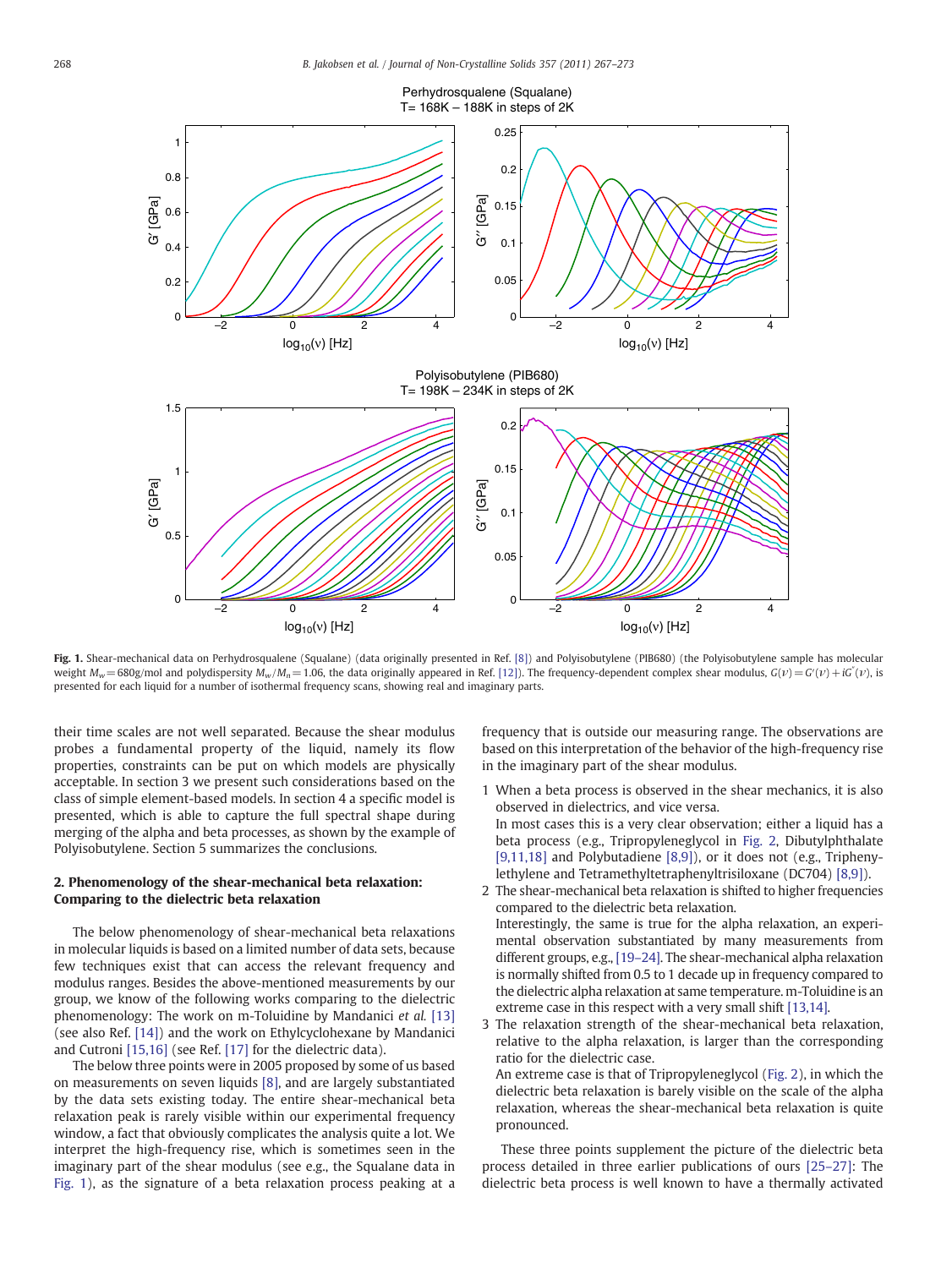<span id="page-2-0"></span>

Fig. 2. Shear-mechanical and dielectric data on Tripropyleneglycol (TPG) (data originally presented in Ref. [\[8\]\)](#page-6-0). In each case a Nyquist plot (also known as a Cole-Cole plot) is shown, plotting the imaginary part against the real part. The inset shows a zoom-in of the dielectric beta relaxation.

loss-peak frequency in the glass phase with an almost temperatureindependent loss magnitude. In the equilibrium liquid phase, however (where it is difficult to study the dielectric beta process due to the merging with the alpha process) the characteristics of the beta process are quite different [25–[27\].](#page-6-0) Here we find that the dielectric loss peak frequency is either completely temperature independent or only very weakly temperature dependent. In contrast, the beta loss peak magnitude is strongly temperature dependent in the liquid phase. In order to model these striking features, as well as the annealing behavior of the beta process, in 2003 some of us proposed a "minimal" model [\[27\]](#page-6-0) for the beta process based on an asymmetric potential with two minima. The two energy parameters of this model were assumed to depend on one single structural parameter, s, which freezes in the glass phase. This model is able to account for the difference between liquid and glass behavior and the beta process annealing properties.

In the mechanical case we are unfortunately not able to study the beta process in the glass phase with our PSG transducer, because the calibration of the PSG parameters becomes uncertain at temperatures deep below the glass transition of the investigated liquid. This is due to the difference in the static stress between the filled and empty transducer. It would certainly be worthwhile to compare the mechanical beta relaxation in glass and liquid to see whether the picture is similar to what is seen for dielectrics.

Currently no solid explanation exists for the differences between the phenomenology of shear mechanical and dielectric alpha and beta relaxations. The good news is that the shear-mechanical data confirm that what we observe in dielectric spectroscopy is closely related to the basic mechanical relaxations of the liquid, also on the level of the beta process. The general shift between the time scales of the two processes, which is in most cases virtually temperature independent, is not surprising, given that such a shift often arises going from one response function to another. A striking fact is the generally observed enhancement of the relative relaxation strength of the mechanical beta processes compared to that of the dielectrics. This shows that conclusions based on dielectric spectroscopy may lead to an underestimation of the importance of the beta relaxation in the total relaxation picture.

It is often argued that a connection between dielectric and shearmechanical relaxations must exist, with ideas dating back to Debye's model of a rotating sphere, the rotation rate of which is inversely proportional to the shear viscosity [\[28\]](#page-6-0). It is not the purpose of this paper to review or discuss such models in detail, but it should be mentioned that some of us earlier argued [\[6,29\]](#page-6-0) that the GemantDiMarzio-Bishop model [\[30,31\]](#page-6-0) captures the qualitative differences between shear-mechanical and dielectric alpha and beta relaxations. The model is a generalization of the Debye model [\[28\]](#page-6-0) to the case of a frequency-dependent viscosity. In Ref. [\[29\]](#page-6-0) we argued that the correct quantities to compare are the shear modulus  $G(\omega)$  and the rotational dielectric modulus,  $\frac{1}{\epsilon(\omega)-n^2}$ , where  $n^2$  contains the contribution to the dielectric constant from electronic polarization ( $n^2=1+\chi_e$ , with  $\chi_e$ characterizing the electronic polarizability). This model is qualitatively consistent with points 1–3 above. The model, however, does not fit data quantitatively (generally, it is not possible to get the correct shape and position of the alpha peak of the dielectric rotational modulus compared to the shear modulus (see also Ref. [\[6\]\)](#page-6-0); the model furthermore predicts too large a beta relaxation in the shear modulus).

Phenomenologically it is sometimes suggested that what should be compared is the "dielectric modulus",  $1/\epsilon(\omega)$ , and the shear modulus. However, in our opinion this is unphysical as one can write  $\epsilon(\omega) = \chi_r(\omega) + n^2$ , where  $\chi_r(\omega)$  is the contribution from rotation of the molecules.  $\chi_r(\omega)$  is the quantity that is assumed to be related to the shear modulus/viscosity. The consequence is that  $\frac{1}{\chi_r(\omega)} = \frac{1}{\chi_r(\omega) + n^2}$ , hence that two liquids with the same  $\chi_r(\omega)$  (and therefore same molecular rotational dynamics) can have different dielectric modulus; a related discussion took place in the 1990's in the ion conduction field, see, e.g., [32–[34\].](#page-6-0) The quantity arising naturally from the Gemant-DiMarzio-Bishop model [\[29\]](#page-6-0), the rotational dielectric modulus,  $\frac{1}{\epsilon(\omega)-n^2} = \frac{1}{\chi_r}$ , is on the contrary only related to the rotational part of the dielectric constant.

### 3. Considerations on how to fit the full shear-mechanical spectrum

There are several ways to model the phenomenology of the interplay between the alpha and beta relaxation processes. A recent paper by some of us [\[35\]](#page-6-0) presents a new approach for the dielectric alpha-beta merging and also briefly reviews other approaches. Below paper we present a related scheme for the alpha-beta merging in shear-mechanical data.

When formulating models for the alpha-beta relaxation, the interplay of a number of physical constraints must be taken into account. These constraints limit the number of possible models for the full shear-mechanical spectrum, while there are no similar constraints for modeling the dielectric spectrum.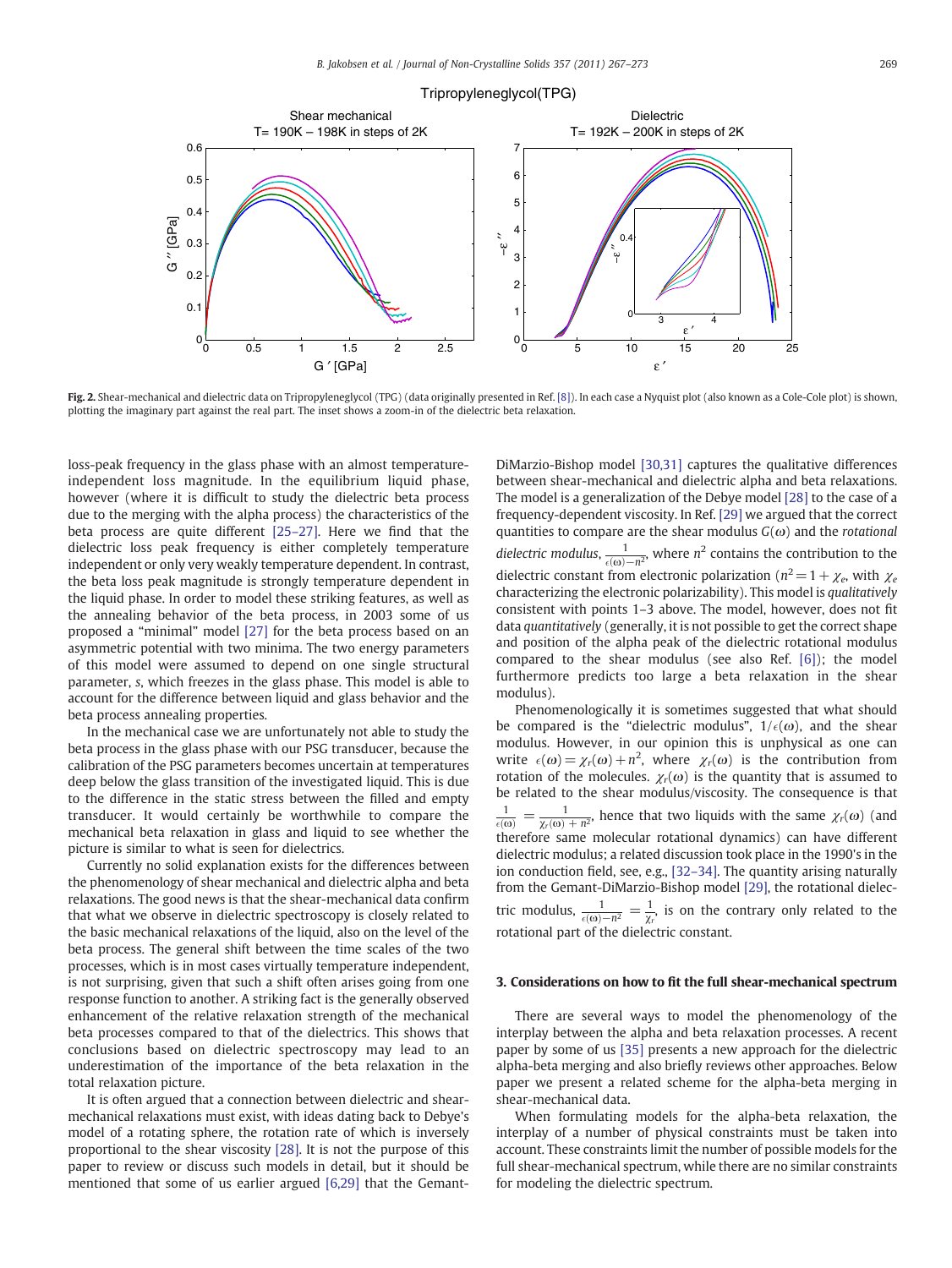<span id="page-3-0"></span>The following analysis is limited to the classical class of macroscopic viscoelastic models as described, e.g., by Harrison [\[36\].](#page-6-0) The set of fundamental mechanical components consists of

| 1) an elastic spring : | $J(\omega) = 1/G$                                                                            |
|------------------------|----------------------------------------------------------------------------------------------|
| $2)$ a dash pot :      | $I(\omega) = (i\omega\eta)^{-1}$                                                             |
|                        | 3) a constant-phase element : $J(\omega) = k(i\omega)^{-\alpha}$ with $0 \le \alpha \le 1$ , |

where  $J(\omega)$  is the complex frequency-dependent compliance  $(J(\omega)=1/\omega)$  $G(\omega)$ ). The elements are characterized by 1) a spring constant (G), 2) the viscosity  $(\eta)$ , and 3) a strength  $(k)$  and an exponent  $(\alpha)$ . The constant phase elementwas considered long ago by Cole and Cole in the dielectric context [\[37\]](#page-6-0) and later by Jonscher [\[38](#page-6-0)–40]; it generalizes the  $\sqrt{i\omega\tau}$ element of the BEL model by Barlow et al. [\[41\]](#page-6-0). These elements can be connected in two different ways, a mechanical series connection (with same stress on each element and additive displacement, yielding additive shear compliances) or a mechanical parallel connection (with same displacement on each element and additive stress, implying additive shear moduli).<sup>2</sup>

Combining such elements to model an observed response is today often regarded as old-fashioned providing little insight. We do see advantages with this kind of phenomenological modeling, however; for instance combining the elements will always lead to a model that is consistent with basic requirements like causality, analyticity, and positive dissipation. Possible connections between the alpha and beta relaxation (e.g. Refs. [\[25](#page-6-0)–27]) may in some cases be integrated into this kind of models through parametric relations between the elements. However, as the models are intrinsically coarse grained, information and correlations on the more detailed level are lost (as e.g. information on correlations on the level of dynamical heterogeneity [\[42\]](#page-6-0)). Of course, this kind of modeling should only be regarded as a step towards the ultimate, microscopic model, which will eventually provide a complete description of the mechanical response of viscous liquids.

Physical constraints on the possible models come from the knowledge of the limiting behavior of the shear-mechanical response functions:

$$
\lim_{\omega \to \infty} G(\omega) = G_{\infty} \tag{1}
$$

$$
\lim_{\omega \to 0} G^{'}(\omega) = 0 \tag{2}
$$

$$
\lim_{\omega \to 0} \eta(\omega) = \lim_{\omega \to 0} G^{''}(\omega) / \omega = \eta_0 < \infty.
$$
 (3)

The physical interpretation of these equations are as follows: (1) at short times a liquid behaves as a pure spring, (2) at long times the liquid's stresses relax to zero, (3) the dc limit of the viscosity is a finite (real) constant.

Before discussing the merging of the alpha and beta relaxation we need to choose models for the individual relaxations. We found that a generalized BEL model can fit the pure alpha relaxation very well. The generalized BEL model is illustrated in Fig. 3a. It consists of a mechanical series connection of a spring, a dash pot, and a constantphase element (hence, it can be seen as a generalization of the Maxwell model). The complex frequency-dependent modulus is given by

$$
G(\omega) = \frac{G_{\infty,\alpha}}{1 + \frac{1}{i\omega\tau_{\alpha}} + q\left(\frac{1}{i\omega\tau_{\alpha}}\right)^{\alpha}},
$$
\n(4)

where  $\tau_{\alpha} = \frac{\eta}{G_{\infty} \alpha}$  (the Maxwell relaxation time), and  $q = G_{\infty} \alpha k \alpha (\tau_{\alpha})^{\alpha}$  in terms of the quantities defining the individual model components.



Fig. 3. Mechanical network representation of the discussed individual model components. The building blocks are springs, dash pots, and constant-phase elements. The shear compliance is indicated for the individual elements. a) Generalized BEL model used for the shear-mechanical alpha relaxation (modulus expressed in Eq. (4)). b and c) Cole-Cole like mechanical models used for modeling the mechanical beta relaxation (modulus expressed in Eqs. (5) and (6) respectively).

It is well known that the dielectric beta relaxation can be fitted by a Cole-Cole type function, which is symmetric in a log-log plot. From the shear-mechanical data (e.g., [Fig. 1\)](#page-1-0) it is observed that the shearmechanical beta relaxation is also very broad and has non-Debye lowfrequency side. Since the information on the high-frequency side of the mechanical beta relaxation is limited, we assume that the mechanical beta process is also symmetrically broadened; we thus fit it with a Cole-Cole type model.

There are two possible Cole-Cole type mechanical models giving a peak in the modulus. Figs. 3b and c show these two models, which have shear modulus given by, respectively,

$$
G(\omega) = \frac{G_{\infty,\beta}}{1 + \frac{G_{\infty,\beta}/G_{\beta}}{1 + \left(i\omega\tau_{\beta}\right)^{\beta}}}
$$
 for model(b) (5)

$$
G(\omega) = \frac{G_{\omega,\beta}}{1 + \left(\frac{1}{i\omega\tau_{\beta}}\right)^{\beta}} \quad \text{for model}(c). \tag{6}
$$

Here the time scales are given as  $\tau_{\beta} = (G_{\beta} k_{\beta})^{(-1/\beta)}$  and  $\tau_{\beta} =$  $(G_{\infty,\beta}k_{\beta})^{(-1/\beta)}$  in terms of the quantities defining the individual model components.

When constructing a combined model for the alpha and beta mechanical relaxation, it is natural to try with an additive model in the measured quantity, which in this case is the shear modulus. The two possible additive models consisting of the generalized BEL model and one of the Cole-Cole type models from Fig. 3 are shown in [Fig. 4](#page-4-0)a and b.

Model (a) of [Fig. 4](#page-4-0) has an obvious problem, namely that the modulus does not decrease to zero in the low-frequency limit because the two springs of the beta part will always be seen; likewise the model does not allow for a dc flow. Model (b) also has problems. In this case the stress does relax to zero at long times, but there is no finite dc viscosity because of the constant-phase element. The extreme case  $\beta = 1$  is an exception, but this corresponds to a beta

<sup>&</sup>lt;sup>2</sup> The mechanical networks described herein can alternatively be expressed as electrical circuits by representing mechanical displacement as charge displacement and stress as voltage. The spring is then replaced by a capacitor and the dash pot by a resistor. Parallel and series connections are furthermore interchanged.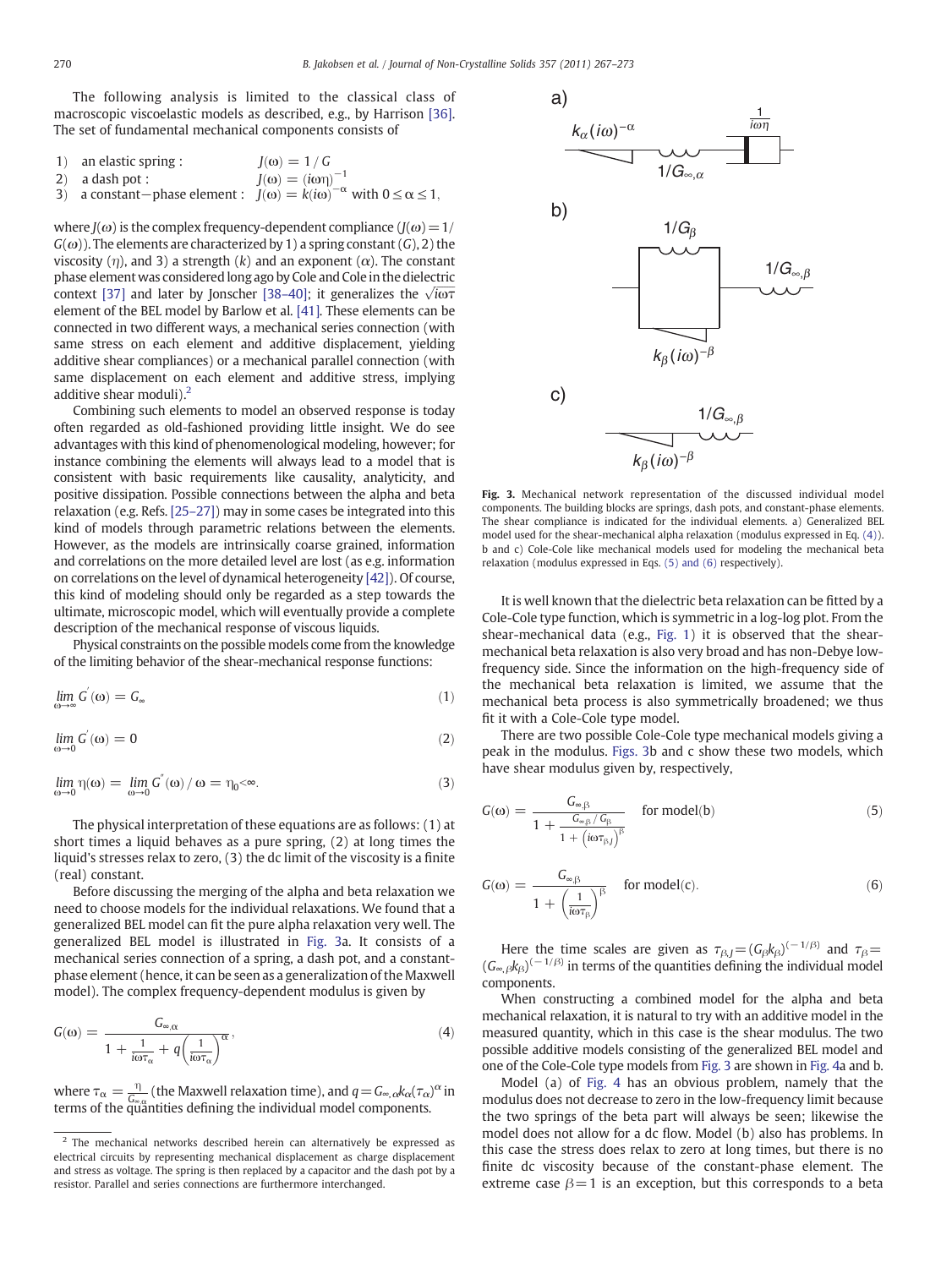<span id="page-4-0"></span>

Fig. 4. Mechanical network representation of the models for the full alpha and beta relaxation. The shear compliance is indicated for the individual elements. a) and b) mechanical models which are additive in the shear modulus. c) mechanical model which is additive in the shear compliance (modulus expressed in Eq. (7)).

relaxation with a Debye shape, which is not observed. In conclusion, neither of the two additive models comply with the physical constraints formulated in Eqs. (1)–(3).

Generally, if additivity is assumed in the shear modulus, the beta element must allow for viscous flow in the low-frequency limit. This unavoidably leads to Debye behavior at low frequencies, in contradiction to what is observed. We therefore conclude that there are no realistic models based on addition of the shear modulus of an alpha and beta element.

The alternative is to use a model that is additive in the shear compliance [\[43\]](#page-6-0), i.e., is a mechanical series combination of the basic elements. Fig. 4c shows such a combination of the generalized BEL model and model (b) from [Fig. 3](#page-3-0) (note that the two springs in direct series have been merged into one,  $1/G_{\infty}=1/G_{\infty,\alpha}+1/G_{\infty,\beta}$ ). This model has physically realistic properties, as it has an elastic behavior at high frequencies and a viscous flow at low frequencies. $3$ 

The full expression for the shear modulus of our model, which obeys the fundamental requirements, (Fig. 4c) is given by

$$
G(\omega) = \frac{G_{\infty}}{1 + \frac{1}{i\omega\tau_{\alpha}} + q\left(\frac{1}{i\omega\tau_{\alpha}}\right)^{\alpha} + \frac{G_{\infty}/G_{\beta}}{1 + \left(i\omega\tau_{\beta,j}\right)^{\beta}}}. \tag{7}
$$

In the limit  $\tau_{\alpha} \rightarrow \infty$  we regain the original beta model (with  $G_{\infty,\beta} = G_{\infty}$ ). If  $\tau_{\beta,J} \rightarrow \infty$ , we likewise recover the original alpha model (with  $G_{\infty}$   $_{\alpha} = G_{\infty}$ ).

The phenomenology of this model is quite different from that of a model that is additive in the shear moduli. The most significant difference is that the beta relaxation does not show up on the lowfrequency side of the alpha relaxation if the beta process happens to take place at lower frequencies than the alpha process. In the work of Sağlanmak et al. [\[35\]](#page-6-0) a dielectric model based on this shearmechanical model is discussed in detail, $4$  and most of the features can be directly transfered to this pure shear-mechanical model.

Models capturing the alpha-beta merging are often used to investigate the time scale and strength of the beta relaxation corrected for the influence of the alpha relaxation. For such models it is often possible to analytically determine the loss-peak frequency in both the shear modulus and shear compliance of the pure beta model. For our model (the  $\tau_{\alpha} \rightarrow \infty$  limit of Eq. (7), corresponding to Eq. (5) with the modified high-frequency spring) it is found that

$$
\omega_{\text{lp},\beta} = \frac{1}{\tau_{\beta} \mathbf{J}} \tag{8}
$$

$$
\omega_{\mathrm{lp},\beta,G} = \left(\frac{G_{\infty} + G_{\beta}}{G_{\beta}}\right)^{\frac{1}{\beta}} \frac{1}{\tau_{\beta J}}.\tag{9}
$$

The difference between the two time scales illustrates that the observed time scale depends significantly on which response function is probed. From the pure beta model it is furthermore possible to find the low-frequency limit of the shear modulus as

$$
G_{\beta,0} = \frac{G_{\beta} G_{\infty}}{G_{\beta} + G_{\infty}},\tag{10}
$$

and hence the apparent beta relaxation strength  $\Delta G_{\beta} = G_{\infty} - G_{\beta, 0}$ .

# 4. Fitting the new model for the combined shear-mechanical alpha-beta spectrum to data

To test the ability to fit data with the combined model as expressed in Eq. (7) and illustrated in Fig. 4c, the model was fitted to the ten lowest temperatures of the Polyisobutylene (PIB680) data ([Fig. 1](#page-1-0)). This illustrates what can be learned from fitting a physically reasonable merging model to shear-mechanical data.

The model has seven parameters, four related to the model for the pure alpha relaxation and three to the beta model. This may seem as a large number. However, it should be noted that an alpha model, which has independent control over the high-frequency slope and the width of the peak (or two other independent shape parameters, as in the Havriliak-Negami equation), needs at least four parameters. Likewise, a Cole-Cole type model needs three parameters determining position, strength and shape.

The model can easily be fitted to spectra with well separated alpha and beta relaxations (the lowest temperatures). When the alpha and beta relaxations are close to merging, however, the limited frequency range of the available shear-mechanical data makes this impossible.

Some of us have proposed that the generic alpha relaxation process obeys time-temperature superposition (TTS) and has a high-frequency slope of  $-1/2$  [\[18,44\]](#page-6-0). This was originally based on dielectric data, but we later showed it to hold reasonably well for shear-mechanical data as well [\[8,11\]](#page-6-0). The beta process is furthermore often assumed to have a temperature-independent shape, as discussed above (see also Ref.[\[25\]](#page-6-0)).

 $3$  An model alternative, to the one discussed in detail, consists of the generalized BEL model in series with model (c) from [Fig. 3](#page-3-0). This does, however, not lead to a model function which resembles the alpha-beta merging phenomenology. The reason is that the model effectively has only one parameter determining both time scale and strength of the beta relaxation part.

<sup>4</sup> The network model for dielectric relaxation discussed in Ref. [\[35\]](#page-6-0) may be regarded as a combination of this shear-mechanical model with the Gemant-DiMarzio-Bishop model. For a detailed analysis of the validity of the Gemant-DiMarzio-Bishop model see Ref. [\[29\].](#page-6-0)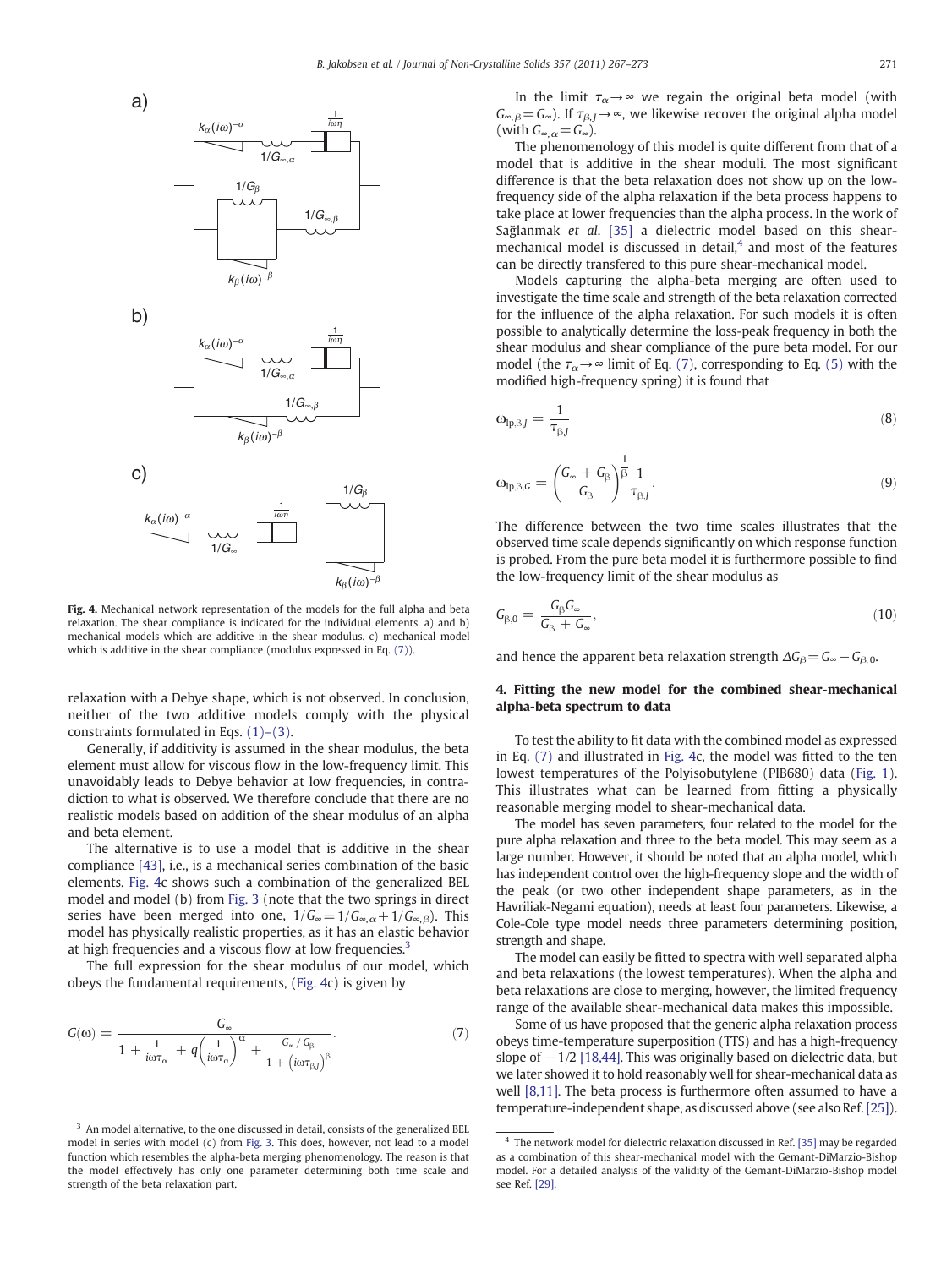<span id="page-5-0"></span>Based on these observations the following fitting scheme was applied. At the lowest temperature a least-squares fit was performed with all parameters free except  $\alpha$  = 0.5. Fig. 5 shows the result of this fit. The remaining temperatures were then fitted with the shapedetermining parameters, q and  $\beta$ , fixed to the found values. Fig. 5 shows also the result of these fits at a higher temperature.

Fig. 6 shows  $\tau_{\alpha}$ ,  $\tau_{\beta,h}$ , and the time scale of the pure shear beta relaxation expressed as  $\tau_{\beta,G} = 1/\omega_{\text{lb},\beta,G}$  (see Eq. (9)). The shear compliance time scale,  $\tau_{\beta,b}$  is almost temperature independent, while the shear modulus time scale,  $\tau_{\beta,G}$ , is rather temperature dependent. The elastic parameters of the instantaneous modulus, G∞, and the beta spring,  $G_{\beta}$ , are also reported in Fig. 6, together with the apparent beta relaxation strength.

The results shown here illustrate that hypothesis regarding spectral shape and the temperature dependence can be tested with the use of such an alpha-beta merging model. The present example shows that within the framework of this merging model, data on Polyisobutylene (PIB680) are consistent with the assumed high-frequency slope of the alpha peak of  $-1/2$  and a temperatureindependent shape of both the alpha and the beta processes.

# 5. Conclusions

The shear-mechanical beta-relaxation phenomenology was investigated based on data for eighteen liquids. The beta relaxation observed in dielectric spectroscopy corresponds to that of shear-



Fig. 5. Fit of the full alpha-beta model function, Eq. (7), to data on Polyisobutylene (PIB680) at two temperatures,  $T=198K$  (full lines) and 216K (dashed lines); open circles are raw data. The high-frequency slope of the alpha relaxation was fixed to −1/2; the additional shape parameters of the alpha and beta relaxation are determined from the fit to the lowest temperature and then fixed for the fit at higher temperature (see section 4 for details on the procedure). Red (gray) lines are the fit of the full alpha-beta model Eq. (7), blue (dark gray) lines the corresponding pure alpha part as given in Eq. (4) with  $G_{\infty,\alpha} = G_{\infty}$ , green (light gray) lines are the corresponding pure beta part as given in Eq. (5) with  $G_{\infty,\beta} = G_{\infty}$ .



Fig. 6. Resulting parameters from fitting the full alpha-beta model function, Eq. (7), to the shear-mechanical data on Polyisobutylene (PIB680) at the lowest ten temperatures (see section 4 for details on the fitting procedure). Top) The characteristic alpha time scale,  $\tau_{\alpha}$ , and the two characteristic beta time scales,  $\tau_{\beta}$ , and  $\tau_{\beta,G}$ . Bottom) Highfrequency elastic modulus,  $G_{\infty}$ , modulus of beta model spring,  $G_{\beta}$ , and the apparent beta relaxation strength  $\Delta G_{\beta} = G_{\infty} - G_{\beta, 0}$  (with  $G_{\beta, 0}$  given in Eq. (10)).

mechanical spectroscopy and vice versa. Just as for the alpha process, there is also a separation of the observed characteristic time scales of the beta process in shear mechanics and dielectrics, with the shear response being somewhat faster in both the alpha and beta cases. The relaxation strength of the beta process relative to the alpha relaxation strength is larger for shear than for dielectric relaxation.

Within the class of viscoelastic models constructed from basic elements a physically sound model must be additive in the shear compliances, not in the shear moduli. A specific model was constructed consisting of a generalized BEL model for the alpha relaxation and a Cole-Cole type model for the beta. This model was fitted to data on Polyisobutylene (PIB680); it was shown that good fits can be obtained under the assumptions of a high-frequency slope of  $-1/2$  of the alpha relaxation and temperature independent shape parameters for both the alpha and the beta relaxations. This substantiates the conjecture that a  $-1/2$  slope of the alpha loss (in a log-log plot), as well as TTS, are generic features of the alpha process, and that deviations from this derives from interference of the beta process [\[18,44\]](#page-6-0).

#### Acknowledgments

The centre for viscous liquid dynamics "Glass and Time" is sponsored by the Danish National Research Foundation (DNRF).

## References

[1] B. Jakobsen, C. Maggi, T. Christensen, J.C. Dyre, Investigation of the shearmechanical and dielectric relaxation processes in two monoalcohols close to the glass transition, J. Chem. Phys. 129 (2008) 184502.